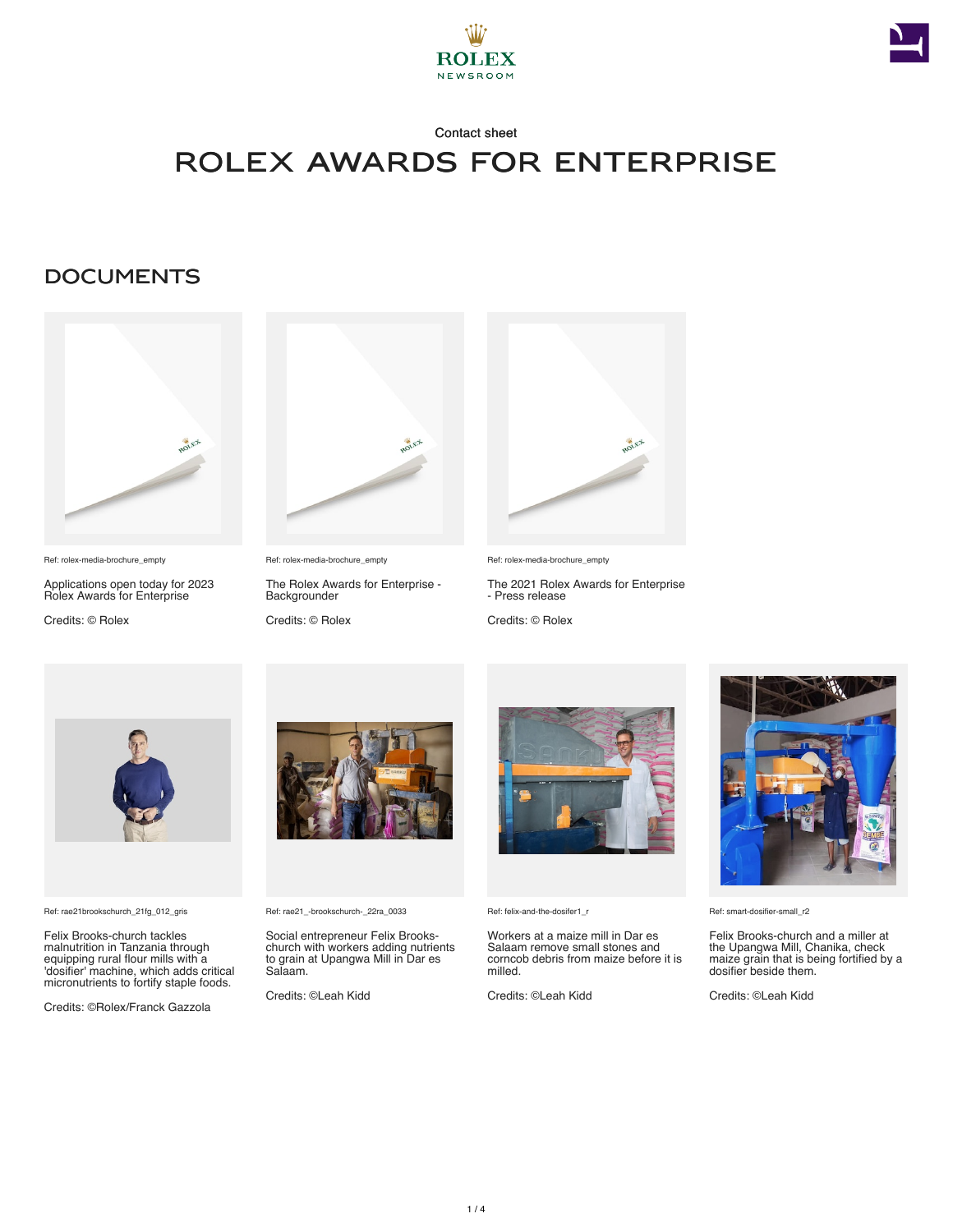

## ROLEX AWARDS FOR ENTERPRISE



Ref: rae21oumarouibrahim\_21ad\_012\_gris

Hindou Oumarou Ibrahim uses indigenous peoples' traditional knowledge to map natural resources and prevent climate conflicts in the Sahel.

Credits: ©Rolex/Audoin Desforges



Ref: rae21\_oumarouibrahim\_21ed\_00013\_r

The reality of climate change is known to few better than the people of Chad. Hindou Oumarou Ibrahim offers to bring them together to solve the crisis by using the unlikely medium of mapping.

Credits: ©Ami Vitale



Ref: rae21\_oumarouibrahim\_21ed\_0003\_r

Local people's input is vital to Hindou Oumarou Ibrahim's mapping process, with men describing mountainous areas and women documenting the springs.

Credits: ©Ami Vitale



Ref: rae21\_oumarouibrahim\_21ed\_00018\_r

Hindou Oumarou Ibrahim is fighting for climate justice by bringing together communities to find ways to protect and share resources.

Credits: ©Ami Vitale



Ref: rae21\_rpunjoklama\_21rbs\_-4\_gris

Rinzin Phunjok Lama works to protect the richly diverse ecosystems of the Trans Himalayan region, home of iconic and globally threatened mammals, by involving local communities.

Credits: ©Rolex/Raj Bhai Suwal



Ref: rae21\_rpunjoklama21ml\_021

Rinzin Phunjok Lama is a member of a new generation of Nepalese conservationists, replacing 23 predecessors killed in a helicopter crash in 2006.

Credits: ©Tashi R. Ghale



Ref: rae21\_rpunjoklama21ml\_162

Rinzin Phunjok Lama (left) meets herders in Nepal. Persuading herders not to kill wildlife is an important element of his conservation work.

Credits: ©Tashi R. Ghale



Ref: rae21\_rpunjoklama21ml\_145

Rinzin Phunjok Lama and colleague Tashi R. Ghale on the lookout for wildlife at an elevation of 4,000 m. in Nepal's Trans-Himalaya region.

Credits: © Rolex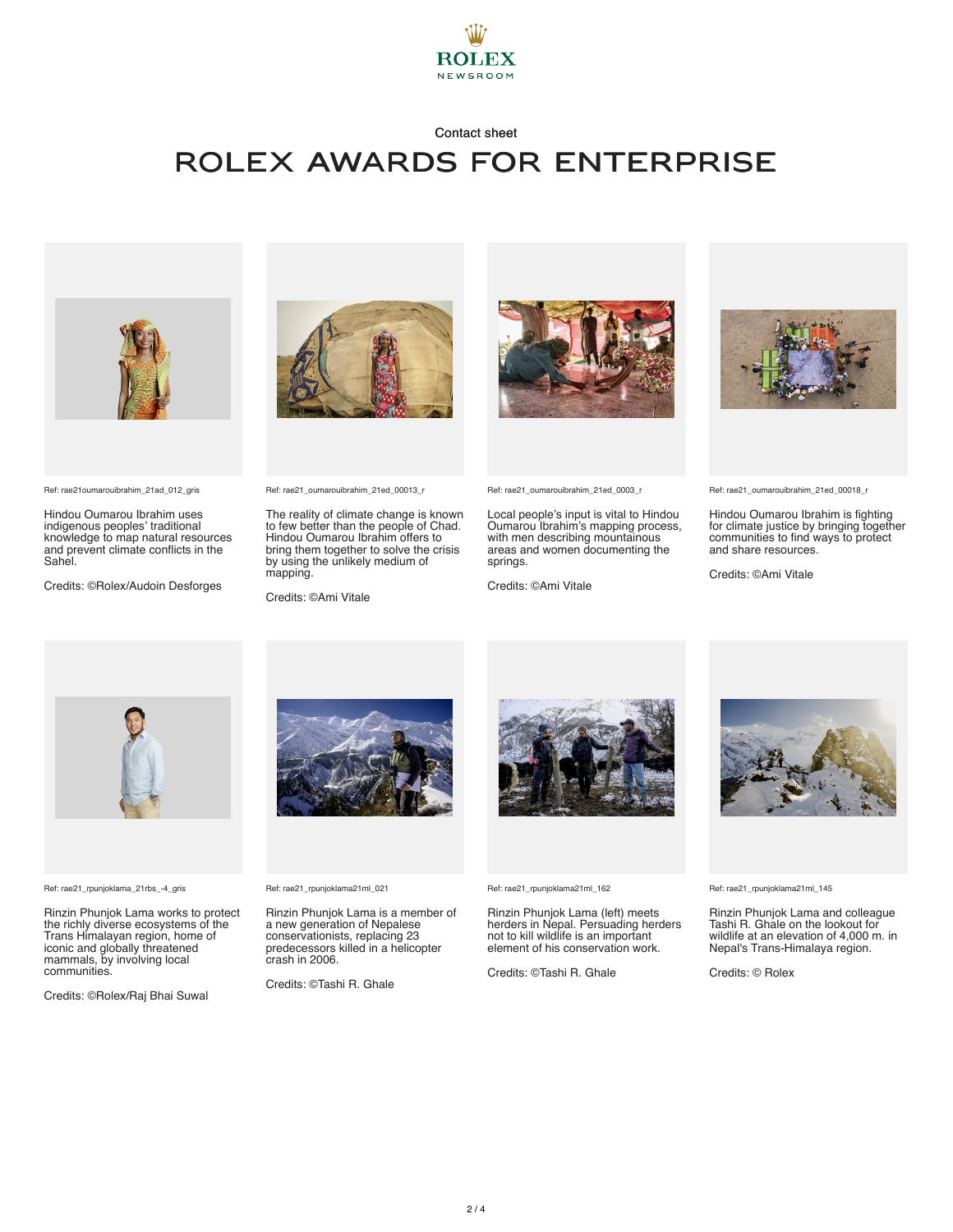

## ROLEX AWARDS FOR ENTERPRISE



Ref: rae21moseley\_21ad\_026\_r

Gina Moseley aims to lead the first expedition to explore the planet's northernmost caves to improve our knowledge of climate change in the Arctic.

Credits: ©Rolex/Audoin Desforges



Ref: rae21moseley\_21sw\_019\_r

Gina Moseley studies rock samples at Hoher Krippenstein, a mountain in Austria.

Credits: ©Robbie Shone



Ref: rae21moseley\_21rs\_0028\_r

Gina Moseley ascends a rope above a glacier deep inside Dachstein Rieseneishöhle, a giant ice cave in the Austrian Alps.

Credits: ©Robbie Shone



Ref: rae21moseley\_21rs\_0017\_r

Gina Moseley, assisted by Leonie Leitgeb, collects samples of dripwater for analysis from a stalagmite in Dachstein Rieseneishöhle.

Credits: ©Robbie Shone



Ref: rae21rocha\_21bm\_006\_r

Luiz Rocha works to explore and protect mesophotic coral reefs and their biodiversity in the Indian Ocean, and to strengthen conservation of these largely unknown ecosystems.

Credits: ©Rolex/Bart Michiels



Ref: rae21\_rocha-\_22fg\_0042

Luiz Rocha prepares his diving equipment to descend a hundred metres or more beneath the ocean surface.

Credits: ©Justin Grubb



Ref: rae21\_rocha-\_22fg\_0098

A world expert in ichthyology (the study of fish), Luiz Rocha is skilled in recognizing new species of marine life.

Credits: ©Tane Sinclair-Taylor



Ref: rae21\_rocha-\_22fg\_0190

Deep dives are complex so divers cooperate according to a protocol to ensure the maximum number of discoveries.

Credits: ©Tane Sinclair-Taylor